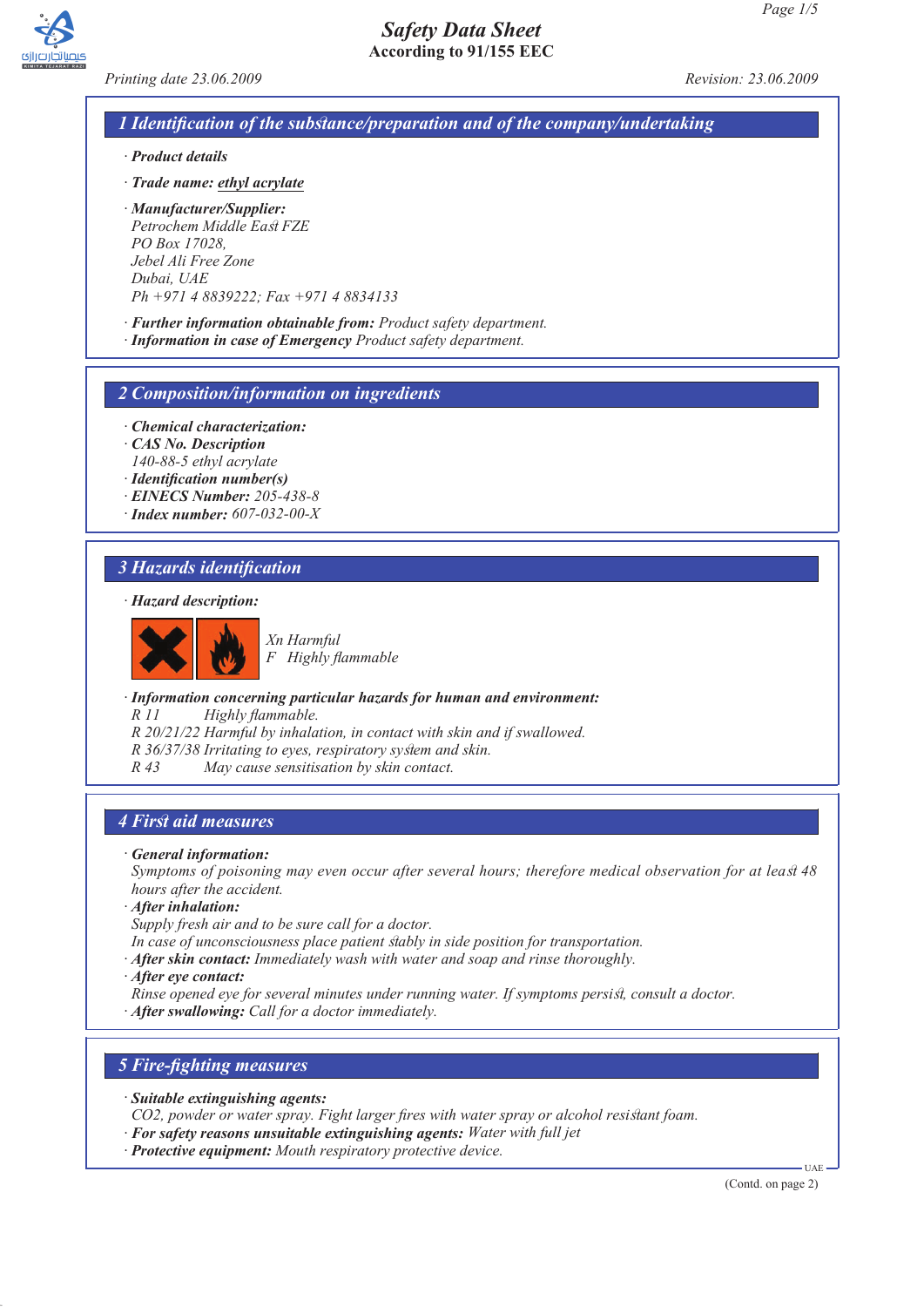*Printing date 23.06.2009 Revision: 23.06.2009*

*Trade name: ethyl acrylate*

(Contd. of page 1)

## *6 Accidental release measures*

- *· Person-related safety precautions: Wear protective equipment. Keep unprotected persons away.*
- *· Measures for environmental protection: Do not allow to enter sewers/ surface or ground water. · Measures for cleaning/collecting:*

*Absorb with liquid-binding material (sand, diatomite, acid binders, universal binders, sawdust). Dispose contaminated material as waste according to item 13.*

*Ensure adequate ventilation.*

## *7 Handling and storage*

*· Handling:*

*· Information for safe handling: Ensure good ventilation/exhaustion at the workplace.*

*· Information about fire - and explosion protection:*

*Keep ignition sources away - Do not smoke. Protect against electrostatic charges.*

*· Storage:*

- *· Requirements to be met by storerooms and receptacles: Store in a cool location.*
- *· Information about storage in one common storage facility: Not required.*
- *· Further information about storage conditions: Keep container tightly sealed.*

*Store in cool, dry conditions in well sealed receptacles.*

## *8 Exposure controls/personal protection*

*· Additional information about design of technical facilities: No further data; see item 7.*

*· Ingredients with limit values that require monitoring at the workplace:*

*140-88-5 ethyl acrylate*

| PEL (USA) | $100$ mg/m <sup>3</sup> , 25 ppm                                                                                                                                                                                                                                                                                                                                              |
|-----------|-------------------------------------------------------------------------------------------------------------------------------------------------------------------------------------------------------------------------------------------------------------------------------------------------------------------------------------------------------------------------------|
|           | Skin                                                                                                                                                                                                                                                                                                                                                                          |
| REL (USA) | (LOQ 4 ppm)                                                                                                                                                                                                                                                                                                                                                                   |
|           |                                                                                                                                                                                                                                                                                                                                                                               |
|           |                                                                                                                                                                                                                                                                                                                                                                               |
|           |                                                                                                                                                                                                                                                                                                                                                                               |
|           | TLV (USA)<br>$\begin{array}{l}\n\downarrow \text{LUCV} \rightarrow \text{Pr} \rightarrow \text{LUCV} \\ \downarrow \text{Short-term value: 61 mg/m³, 15 ppm} \\ \downarrow \text{Long-term value: 20 mg/m³, 5 ppm} \\ \downarrow \text{WEL (Great Britain)}\n\end{array}$<br>Short-term value: 62 mg/m <sup>3</sup> , 15 ppm<br>Long-term value: 21 mg/m <sup>3</sup> , 5 ppm |
|           |                                                                                                                                                                                                                                                                                                                                                                               |

*· Additional information: The lists valid during the making were used as basis.*

*· Personal protective equipment:*

### *· General protective and hygienic measures:*

*Keep away from foodstuffs, beverages and feed. Immediately remove all soiled and contaminated clothing Wash hands before breaks and at the end of work. Avoid contact with the eyes and skin.*

*· Respiratory protection:*

*In case of brief exposure or low pollution use respiratory filter device. In case of intensive or longer exposure use self-contained respiratory protective device.*

*· Protection of hands:*



*Protective gloves*

*The glove material has to be impermeable and resistant to the product/ the substance/ the preparation. Due to missing tests no recommendation to the glove material can be given for the product/ the preparation/ the chemical mixture.*

(Contd. on page 3)

UAE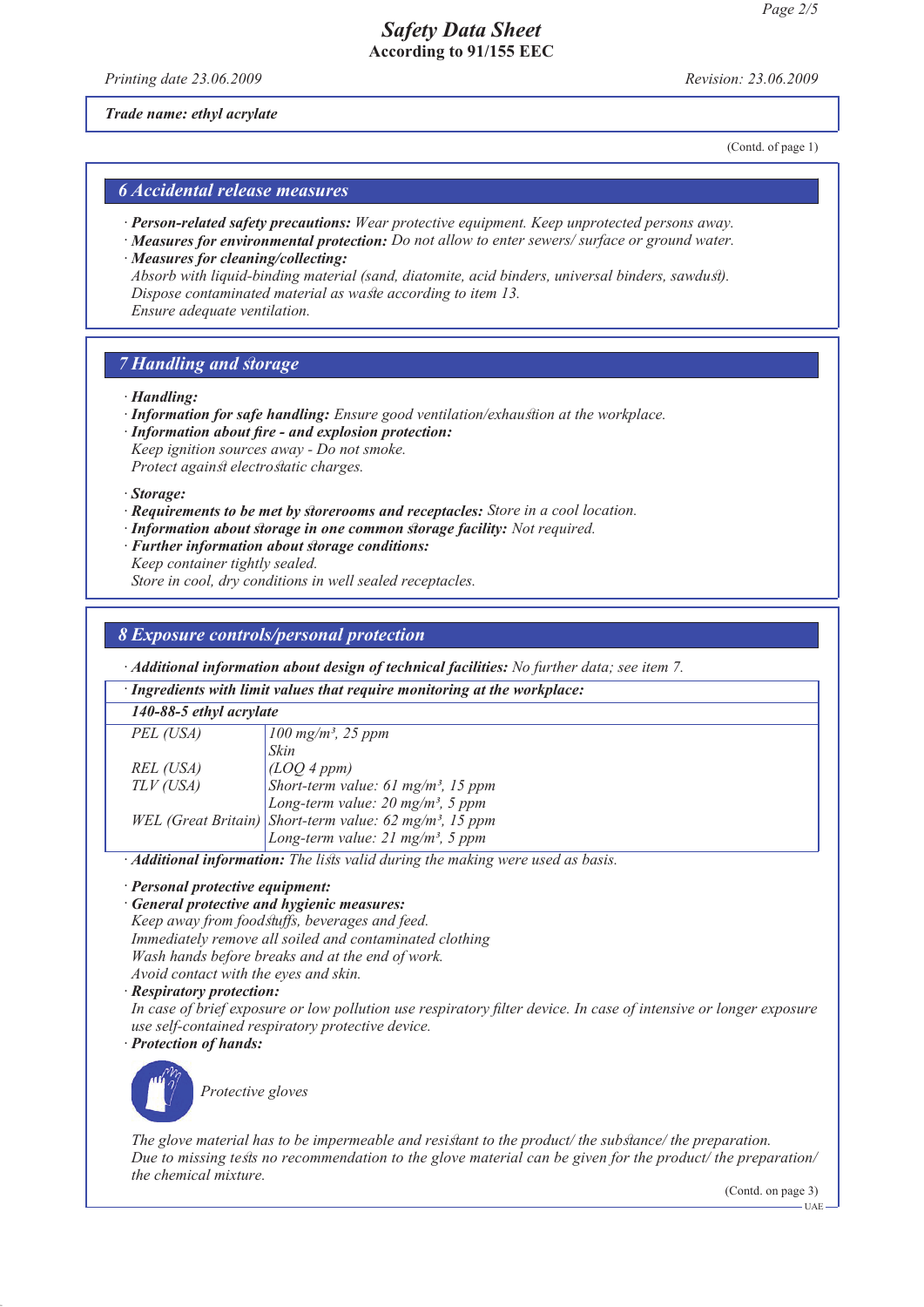*Printing date 23.06.2009 Revision: 23.06.2009*

### *Trade name: ethyl acrylate*

(Contd. of page 2) *Selection of the glove material on consideration of the penetration times, rates of diffusion and the degradation*

*· Material of gloves*

*The selection of the suitable gloves does not only depend on the material, but also on further marks of quality and varies from manufacturer to manufacturer.*

### *· Penetration time of glove material*

*The exact break through time has to be found out by the manufacturer of the protective gloves and has to be observed.*

*· Eye protection:*

*Tightly sealed goggles*

| <b>General Information</b>                                     |                                                                                                |
|----------------------------------------------------------------|------------------------------------------------------------------------------------------------|
| Form:                                                          | Fluid                                                                                          |
| Colour:                                                        | Colourless                                                                                     |
| Odour:                                                         | Pungent                                                                                        |
| · Change in condition                                          |                                                                                                |
| Melting point/Melting range: $-71^{\circ}$ C                   |                                                                                                |
| <b>Boiling point/Boiling range: 99.8°C</b>                     |                                                                                                |
| · Flash point:                                                 | $9^{\circ}C$                                                                                   |
| · Ignition temperature:                                        | $350^{\circ}C$                                                                                 |
| · Danger of explosion:                                         | Product is not explosive. However, formation of explosive air/vapour<br>mixtures are possible. |
| · Explosion limits:                                            |                                                                                                |
| Lower:                                                         | $1.7$ Vol $\%$                                                                                 |
| <b>Upper:</b>                                                  | $13$ Vol $\%$                                                                                  |
| $\cdot$ Vapour pressure at 20 $\circ$ C:                       | $39$ $hPa$                                                                                     |
| $\cdot$ Density at 20 $\mathrm{^{\circ}C:}$                    | $0.9234$ g/cm <sup>3</sup>                                                                     |
| · Solubility in / Miscibility with<br>water at $20^{\circ}$ C: | 20 g/l                                                                                         |

# *10 Stability and reactivity*

*· Thermal decomposition / conditions to be avoided: No decomposition if used according to specifications.*

*· Dangerous reactions No dangerous reactions known.*

*· Dangerous decomposition products: No dangerous decomposition products known.*

# *11 Toxicological information*

### *· Acute toxicity:*

| · LD/LC50 values relevant for classification: |      |                                                                                                               |  |  |
|-----------------------------------------------|------|---------------------------------------------------------------------------------------------------------------|--|--|
| Oral                                          | LD50 |                                                                                                               |  |  |
| Dermal                                        | LDS0 | $\begin{array}{ l } \hline 800 \text{ mg/kg (rat)}\\ \hline 1834 \text{ mg/kg (rabbit)}\\ \hline \end{array}$ |  |  |
|                                               |      | Inhalative $LC50/4 h$ 2180 mg/l (rat)                                                                         |  |  |

(Contd. on page 4)

UAE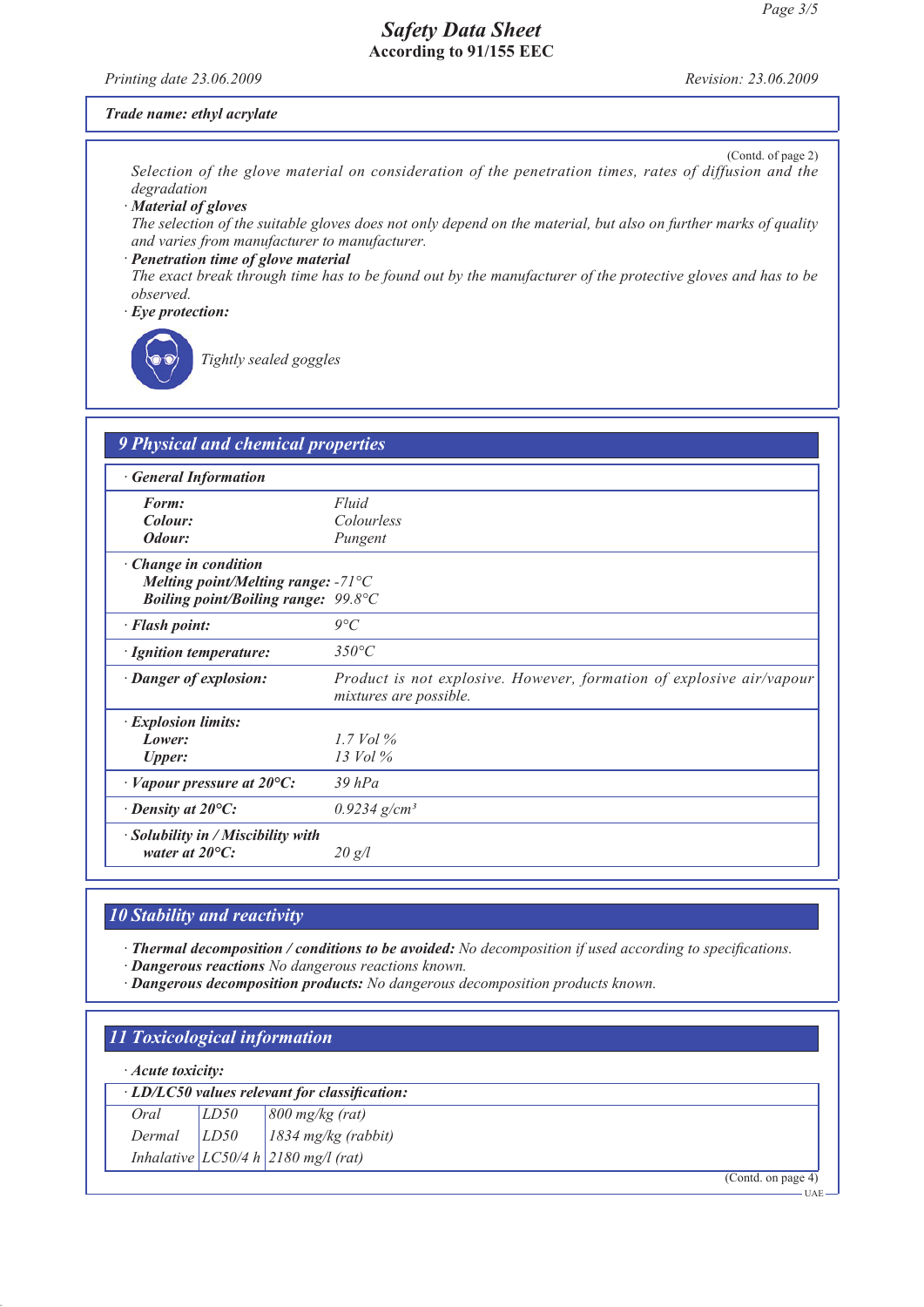*Printing date 23.06.2009 Revision: 23.06.2009*

*Trade name: ethyl acrylate*

*· Primary irritant effect:*

*· on the skin: Irritant to skin and mucous membranes.*

*· on the eye: Irritating effect.*

*· Sensitization: Sensitization possible through skin contact.*

## *12 Ecological information*

*· General notes:*

*Water hazard class 2 (German Regulation) (Assessment by list): hazardous for water Do not allow product to reach ground water, water course or sewage system. Danger to drinking water if even small quantities leak into the ground.*

### *13 Disposal considerations*

*· Product:*

- *· Recommendation*
- *Must not be disposed together with household garbage. Do not allow product to reach sewage system.*
- *· Uncleaned packaging:*
- *· Recommendation: Disposal must be made according to official regulations.*

## *14 Transport information*

*· Land transport ADR/RID (cross-border)*



(Contd. on page 5)

(Contd. of page 3)

UAE